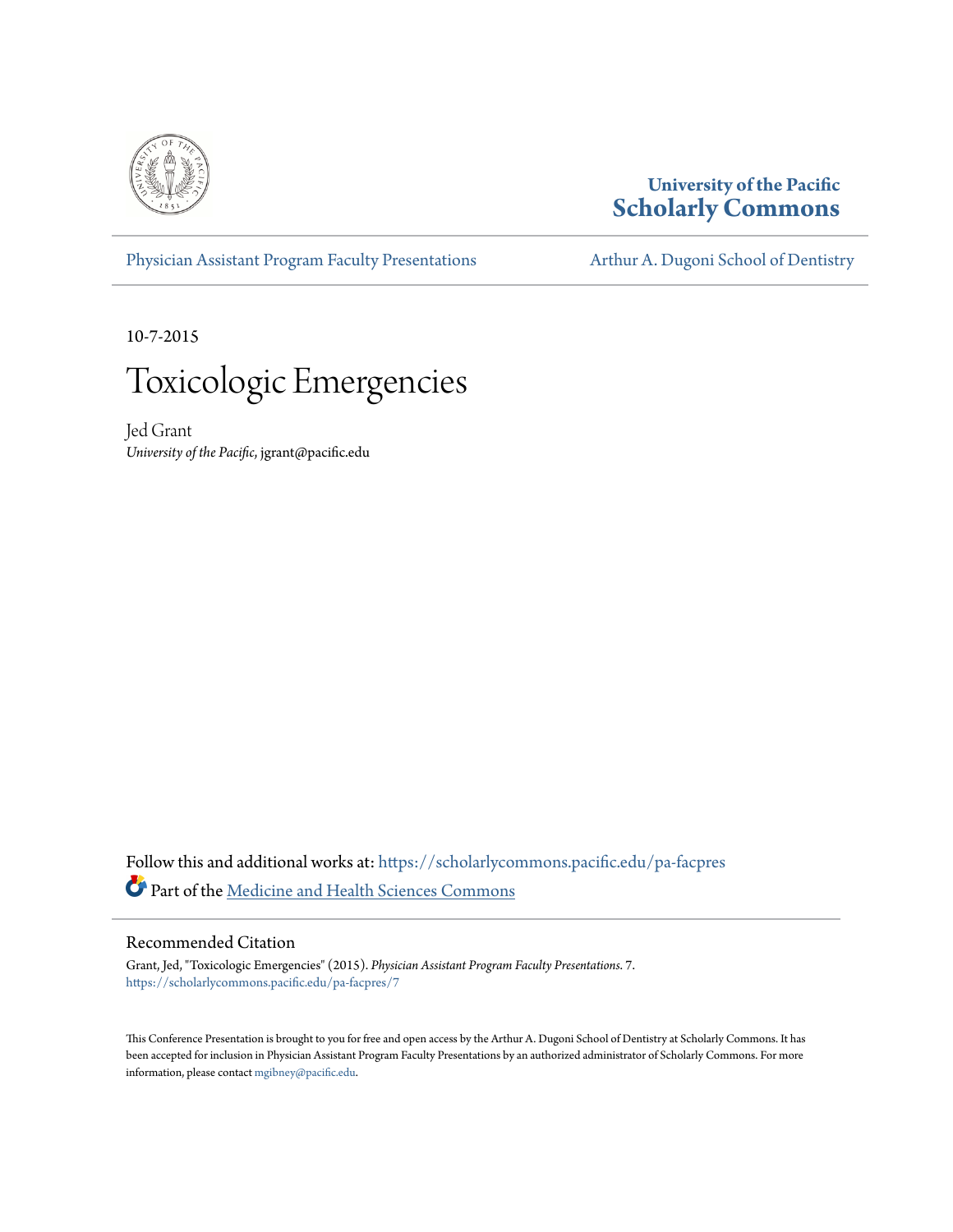## **Toxicologic Emergencies**

Jed Grant, MPAS, PA-C Staff PA, Emergency Department, Mercy San Juan Medical Center, Sacramento, CA Assistant Professor, University of the Pacific PA Program, Sacramento, CA Vice President, Physician Assistant Board, State of CA

## **Objectives**

- Develop an appropriate approach to a toxicologic emergency
- **Recognize common toxidromes**
- Review treatment of common toxicologic emergencies

## **Priorities**

- YOUR SAFETY- are first responders sx?
- Airway
	- Intubate if no gag reflex
- ABG/pH
- IV access
	- CBC, CMP
- Coma cocktail
	- Thiamine 100mg IM/IV
	- D50
	- Narcan 1-2 mg up to 10-20mg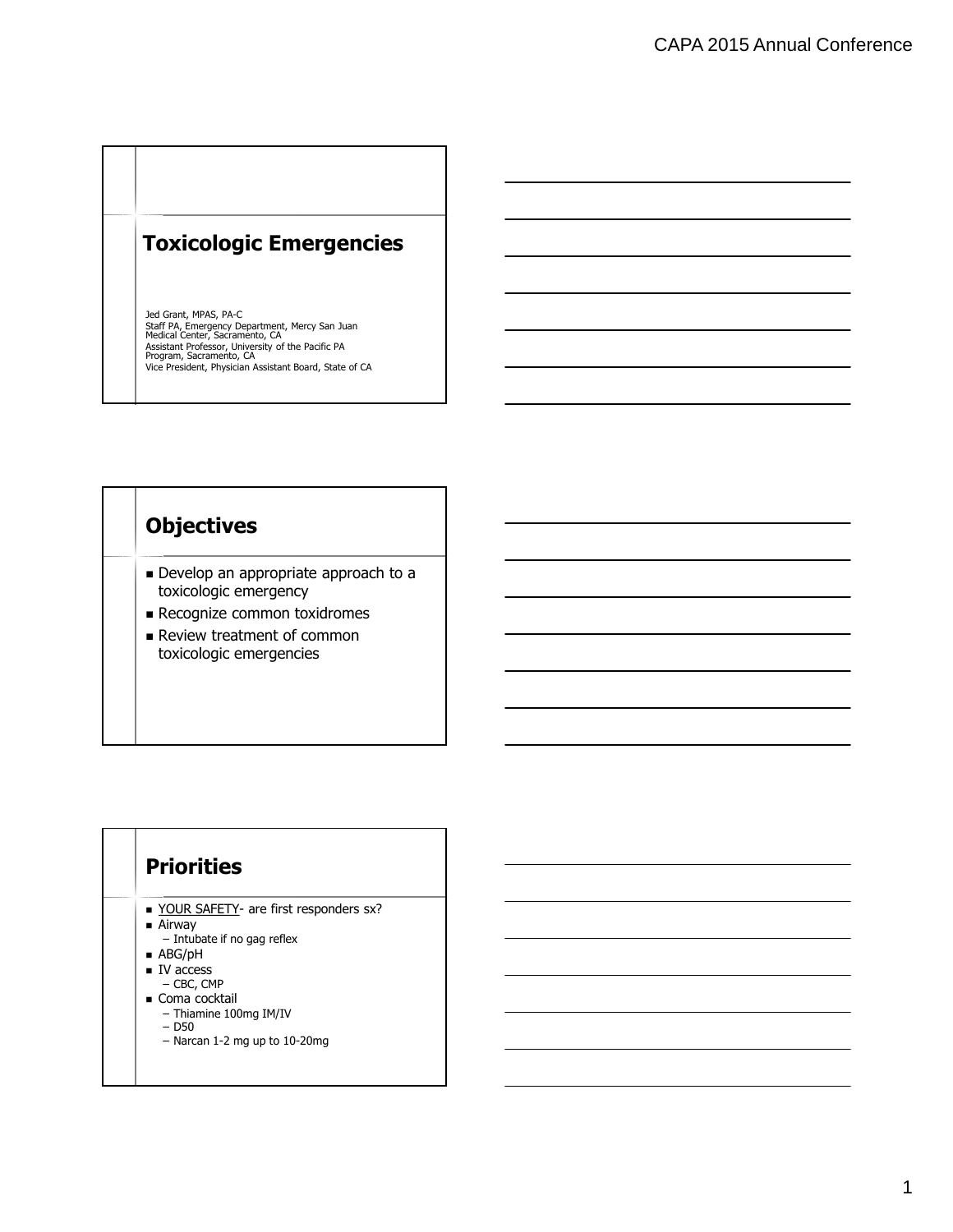## **Priorities**

**Circulation** 

- 20ml/kg bolus of crystalloid
- 5-15 mcg/min dopamine
- If not normotensive, central monitoring
- **Treat seizures** 
	- Diazepam 0.1-0.2mg/kg
	- Lorazepam 0.05mg/kg
	- Phenobarbital 20mg/kg
	- Phenytoin doesn't usually work

#### **Priorities** ■ 12 Lead EKG, monitor – Note intervals Gastric decompression – NG or OG for activated charcoal 1g/kg if ingestion within one hour **What else emergently** – Head trauma? – Other traumatic cause for shock? – Metabolic disorders (hypo Na, Glu) – Temp high or low?

#### **Toxidromes**

- After Vital signs look at the patient
- EYE
	- Pupils big or small?
- **SKIN** 
	- Moist, dry, red, hot?
- NEURO
	- ALOC, happy, mad, sleepy, hyper?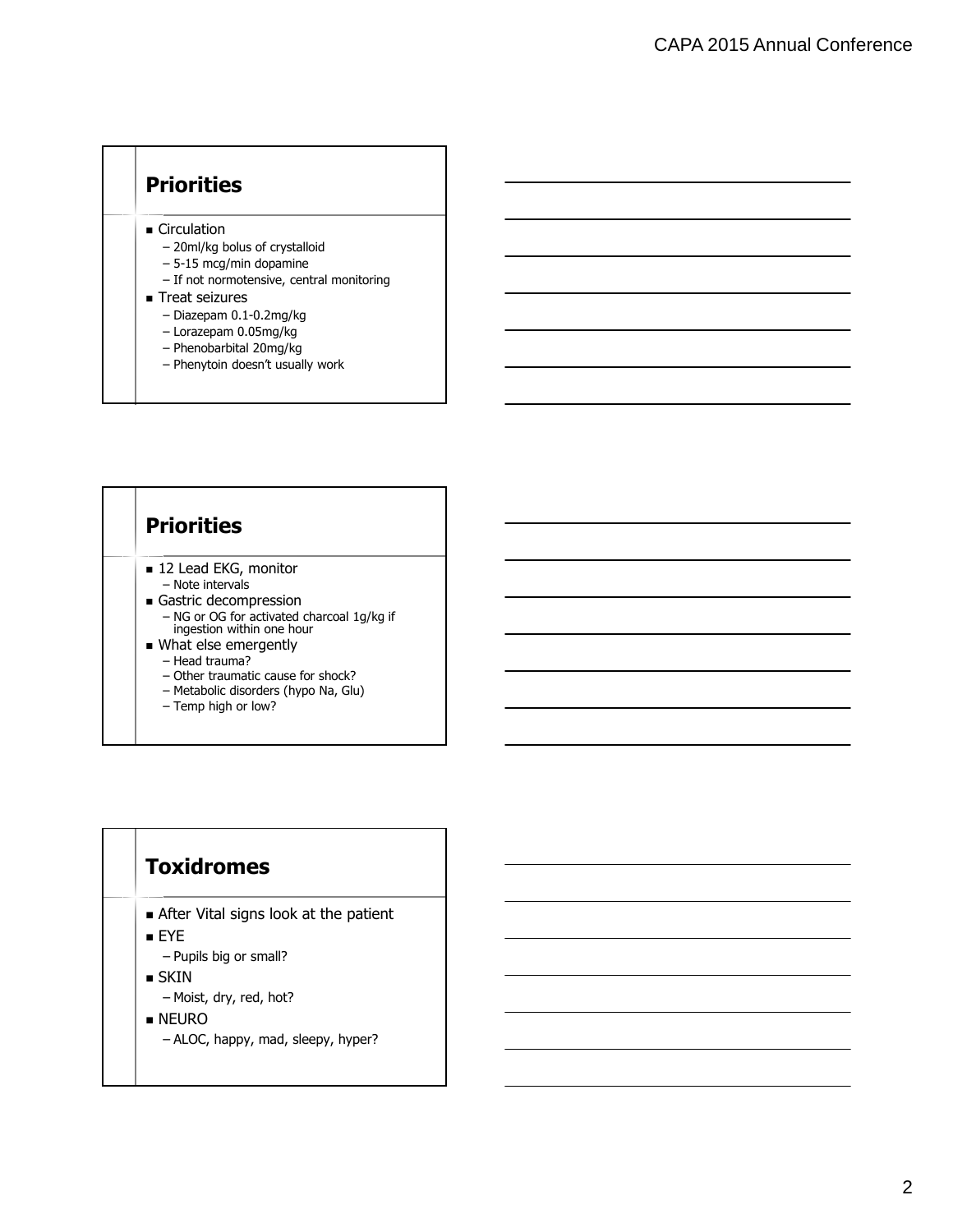| <b>TYPE</b>           | <b>EXAMPLES</b>                                     | <b>PHYSICAL</b><br><b>EXAM</b>                                  | <b>OTHER S/SX TREATMENT</b>                                      |                                                  |
|-----------------------|-----------------------------------------------------|-----------------------------------------------------------------|------------------------------------------------------------------|--------------------------------------------------|
| Opioid                | Heroin, Morphine                                    | Miosis, resp and<br>CNS depression                              | Hypothermia,<br>bradycardia,<br>Pulm edema                       | Naloxone.<br>ventilate                           |
| Sympathomimetic       | Cocaine<br>Amphetamines                             | Agitation,<br>mydriasis, HTN,<br>tachycardia, fever             | Sz, Rhabdo, ACS                                                  | Cooling, sedation<br>(benzos)<br>hydration       |
| Cholinergic           | Organophosphate<br>Carbamate<br><b>Insecticides</b> | SLUDGE.<br>bronchorrhea,<br>fasciculations                      | Bradycardia, sz,<br>paralysis, resp.<br>failure                  | Airway/vent<br>Atropine<br>Pralidoxime           |
| Anticholinergic       | Scopolamine<br>Atropine, plants                     | AMS, mydriasis,<br>dry red skin &<br>mouth                      | Urinary retention,<br>Sz, dysrhythmias,<br>hyperthermia          | Physostigmine,<br>Benzos, cooling                |
| Salicylates           | ASA, wintergreen<br>oil                             | AMS, tinnitus,<br>hyperpnea,<br>tachycardia,<br>diaphoresis, NV | Low grade fever,<br>ketonuria.<br>metabolic<br>acidosis/resp alk | MDAC, alkalinze<br>urine, dialysis,<br>hydration |
| Hypoglycemia          | Sulfonylureas<br><b>Insulin</b>                     | AMS, diaphoresis,<br>tachycardia, HTN                           | Slurred speech,<br>bizarre behavior,<br>Sz, paralysis            | D50, oral feeding<br>if able                     |
| Serotonin<br>syndrome | SSRI, MAOI, TCA,<br>amphetamine                     | AMS, increased<br>muscle tone,<br>hyperreflexia                 | Hyperthermia,<br>"wet dog shakes"<br>(intermittent<br>rigor)     | Cooling, benzos,<br>cyproheptadine?              |





#### **Call someone who knows…**

- 1-800-222-1222 National Poison Control
- **Look on the phone**
- Substance ingested or inhaled
- Time since ingestion, others affected?
- **vitals**, weight
- **Physical exam clues** 
	- Vitals, eyes, odors, skin, tone/neuro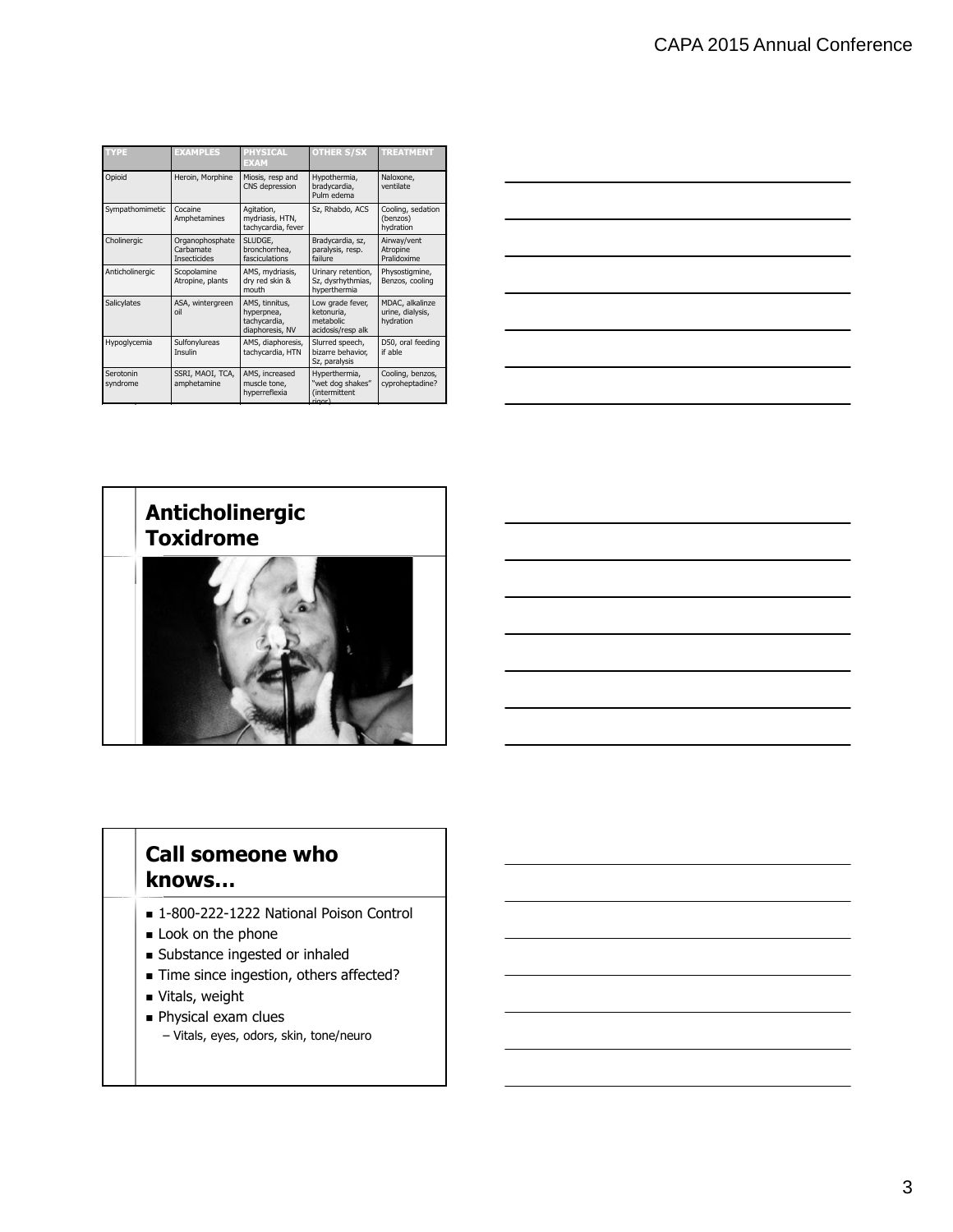## **Poison Control Center**

#### Utah Poison Control Center reminds everyone not to take poison

 $\begin{tabular}{l|c|c|c|c|c|c|c|c} \textbf{C} \texttt{LCT1} & \textbf{COOC} & \textbf{D} & \textbf{L} & \textbf{C} & \textbf{D} & \textbf{D} & \textbf{D} & \textbf{D} & \textbf{D} & \textbf{D} & \textbf{D} & \textbf{D} & \textbf{D} & \textbf{D} & \textbf{D} & \textbf{D} & \textbf{D} & \textbf{D} & \textbf{D} & \textbf{D} & \textbf{D} & \textbf{D} & \textbf{D} & \textbf{D} & \textbf{D} & \textbf{D$ 

- 
- 
- 
- 

# **Decontamination**

- **Inhalation** 
	- Fresh air, consider cool mist neb
	- Be ready for airway problems, pulm edema
- **Eyes** 
	- Flush with normal saline 500-1000 ml
- **Skin** 
	- Remove and keep clothing in sealed marked container
	- Remove particulates prior to irrigation
	- Hydrofluoric acid particularly nasty- calcium tx

#### **Decontamination**

**Ingestion** 

- Ipecac is useless- not recommended
- Gastric suction/lavage almost useless
- Charcoal is preferred
	- Caution with aspiration DOESN'T work on
		-
		- Caustics Hydrocarbons Alcohols
		- Fe, Li, Pb, or K
		-
- Whole bowel irrigation- GoLYTELY 1-2L/hr until rectal effluent clear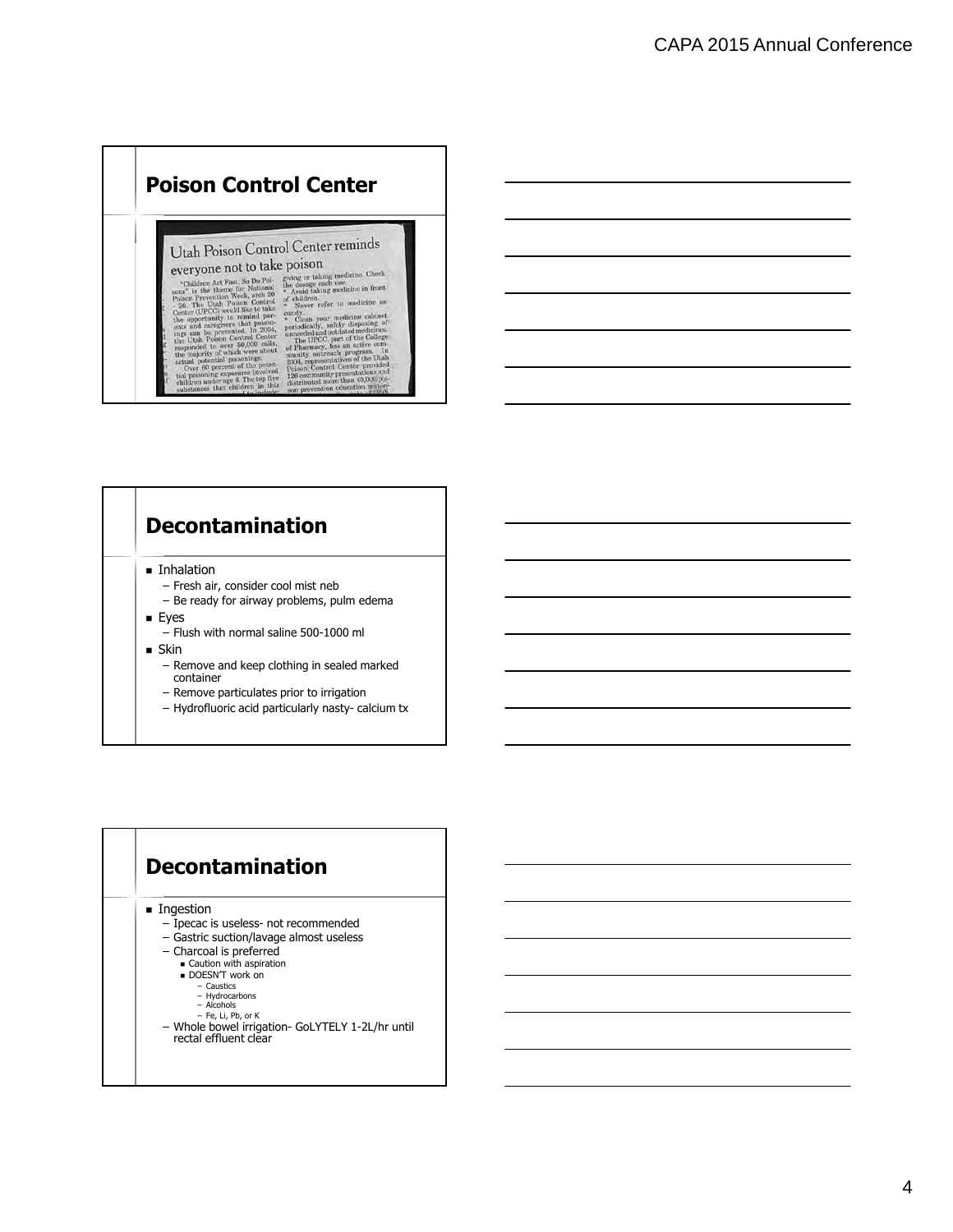## **Physical Exam/Lab/X-ray**

- **LOOK FOR Toxidromes** 
	- Gives you a clue as to the class of drugs you may be dealing with
- CBC, CMP, ABG, UA, Drug screen – MUDPILES for gap acidosis
- CXR
- Abd XR for CHIPS (radio-opaque drugs) – Useful if recent ingestion, otherwise not helpful

| Mnemonics                                                                                                                                                         |                                                                                                                                                                                  |
|-------------------------------------------------------------------------------------------------------------------------------------------------------------------|----------------------------------------------------------------------------------------------------------------------------------------------------------------------------------|
| <b>Methanol</b><br><b>U</b> remia<br><b>DKA</b><br>• Polypropylene glycol<br><b>Exercise</b><br><b>Lactic acidosis</b><br><b>Ethylene glycol</b><br>• Salicylates | • Chloral hydrate<br>• Heavy metals<br>■ Iodide<br>• Psychotropics<br>- Phenothiazines<br>$-$ TCA<br>$\blacksquare$ Sodium<br>$\blacksquare$ Also most enteric<br>coated tablets |

#### **Enhancing Elimination**

- **Based on understanding** pharmacodynamics of drug involved – Should be directed by poison control
- Diuresis and pH manipulations
- **Hemodialysis**
- **Hemoperfusion**
- Repeated doses of charcoal
- **Lipid emulsion**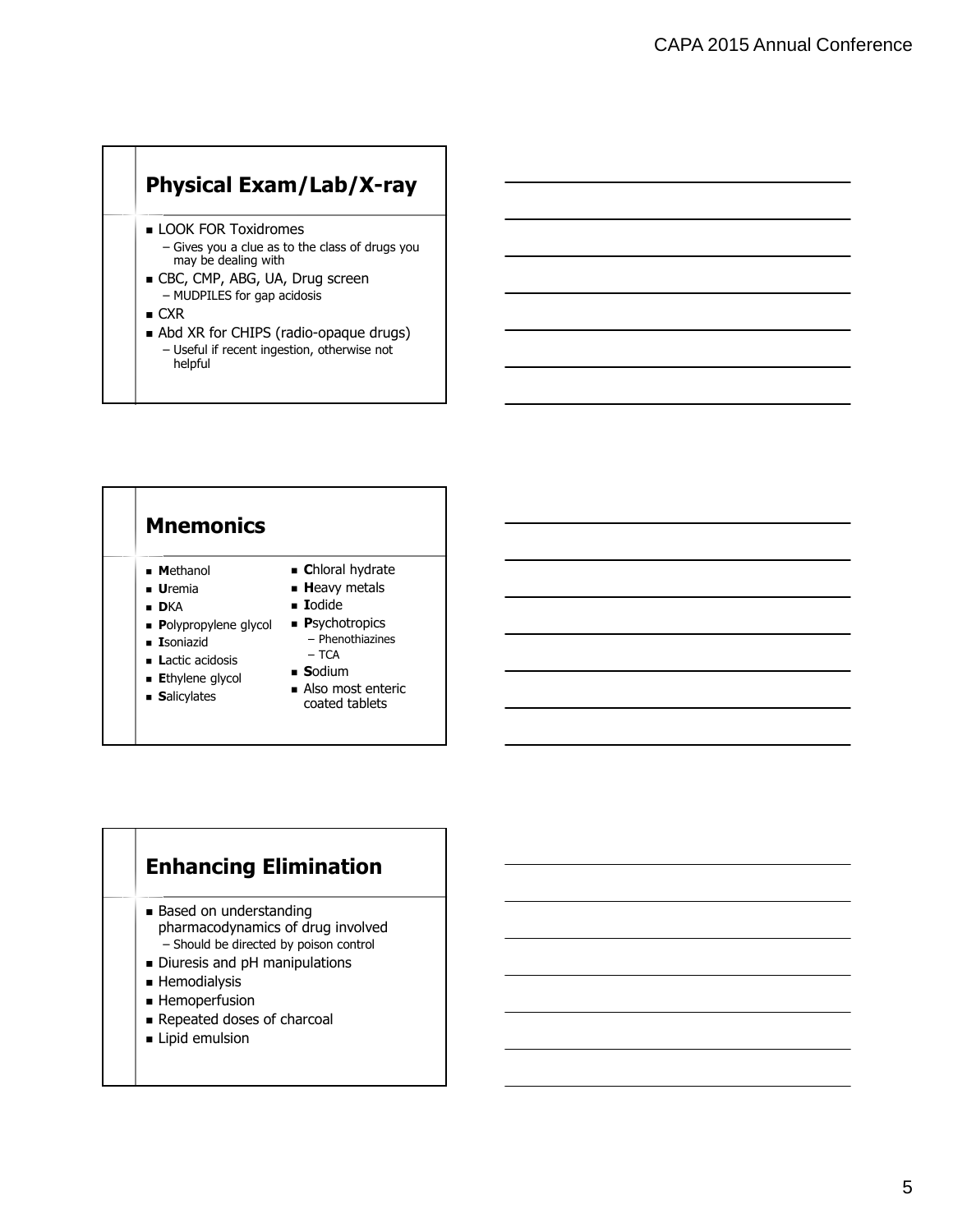



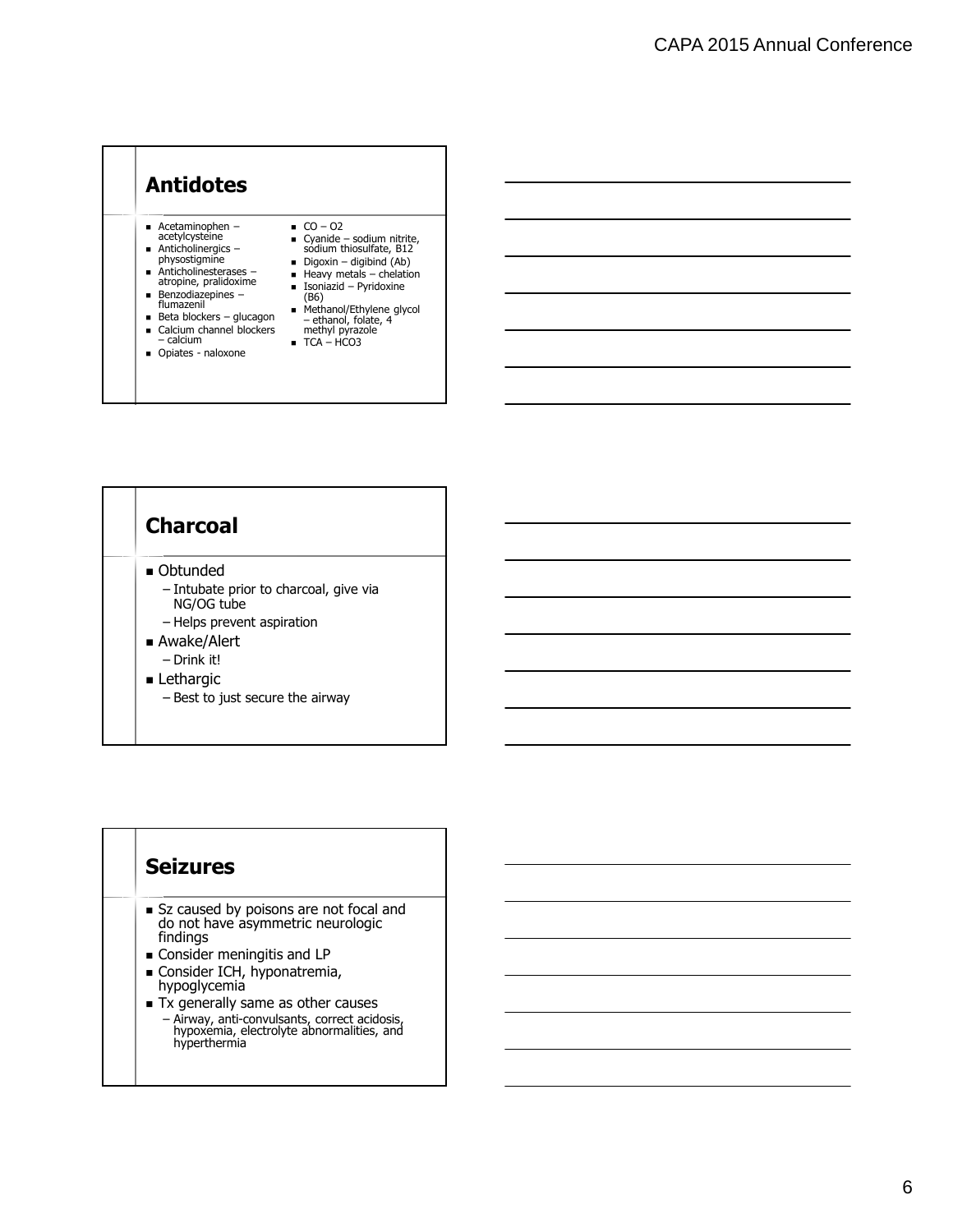#### **Seizures**

- IF SZ are refractory
	- Consider HD or hemoperfusion for theophylline, Li, or salicylate OD
	- Pyridoxine 1g per gram of INH ingested IV
	- Atropine and pralidoxime if suspected organophosphate/cholinergic toxidrome
	- Physostigmine if anticholinergic toxidrome

#### **Hypotension**

- Common problem – Beware occult trauma/sepsis
- Try a 1L bolus NS if no pulmonary edema
- If not responding to fluids and temperature correction, consider pressors
- **Central pressure monitoring needed if** refractory

#### **Hyperthermia**

**s** Salicylates

- Uncouples oxidative phosphorylation, resulting in inefficient (heat generating) production of ATP **Phenothiazines** 
	-
- Inhibit the autoregulatory ability of the CNS, leading to environmentally induced hypo/hyperthemia **s** Sz/Hyperactivity
- 
- Hyperthermia is common after Sz or extreme hyperactivity (especially if patient is forcibly restrained) following PCP, cocaine, or amphetamines.
- **Anticholinergics**
- Inhibit sweating TREATMENT
	- Active cooling, benzodiazepines, or RSI with neuromuscular paralysis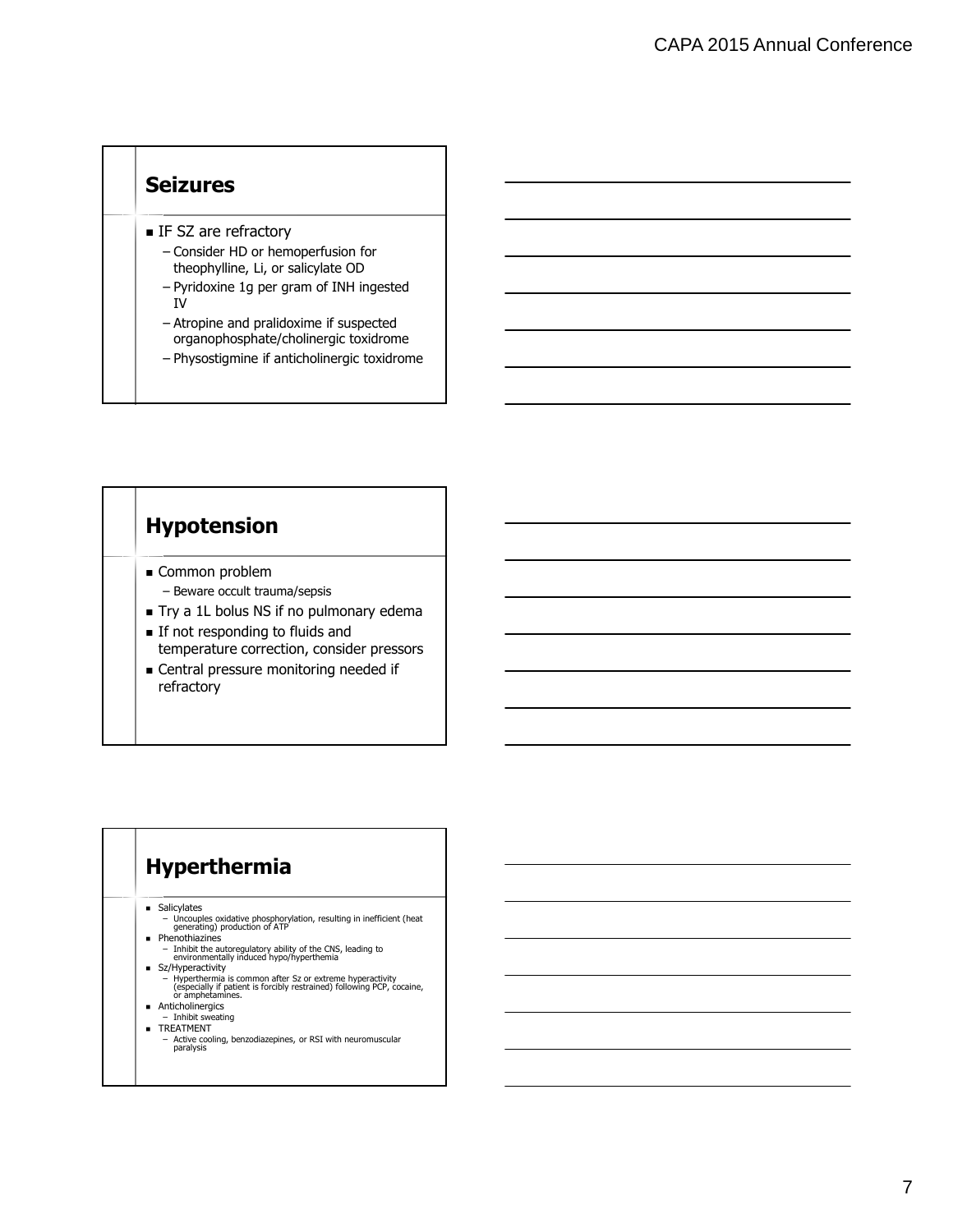## **Delayed Severe Toxicity**

- **Execution** Acetominophen and delayed release drugs among others
- **D** Observe for longer
	- Minimum 4-6 hours
	- Usually warrant admission

| Poison               | <b>Delayed effect</b>               |
|----------------------|-------------------------------------|
| Acetominophen        | Hepatic necrosis                    |
| Amanita mushrooms    | Hepatic necrosis                    |
| Carbon tetrachloride | Hepatic and renal damage            |
| Methanol             | <b>Blindness</b>                    |
| Paraguat             | Pulmonary fibrosis                  |
| Super-warfarins      | Bleeding                            |
| Thallium             | Peripheral neuropathy, hair<br>loss |
| Ethylene glycol      | Renal failure                       |

#### **Acetaminophen**

- Toxic dose
	- 150mg/kg in kids
	- 7g in adults
- Initially Asx, maybe nausea, RUQ pain
- 4 hr level, plot on nomogram. Get another level at 6 hrs
- Most say give NAC if any rise
- Get salicylate levels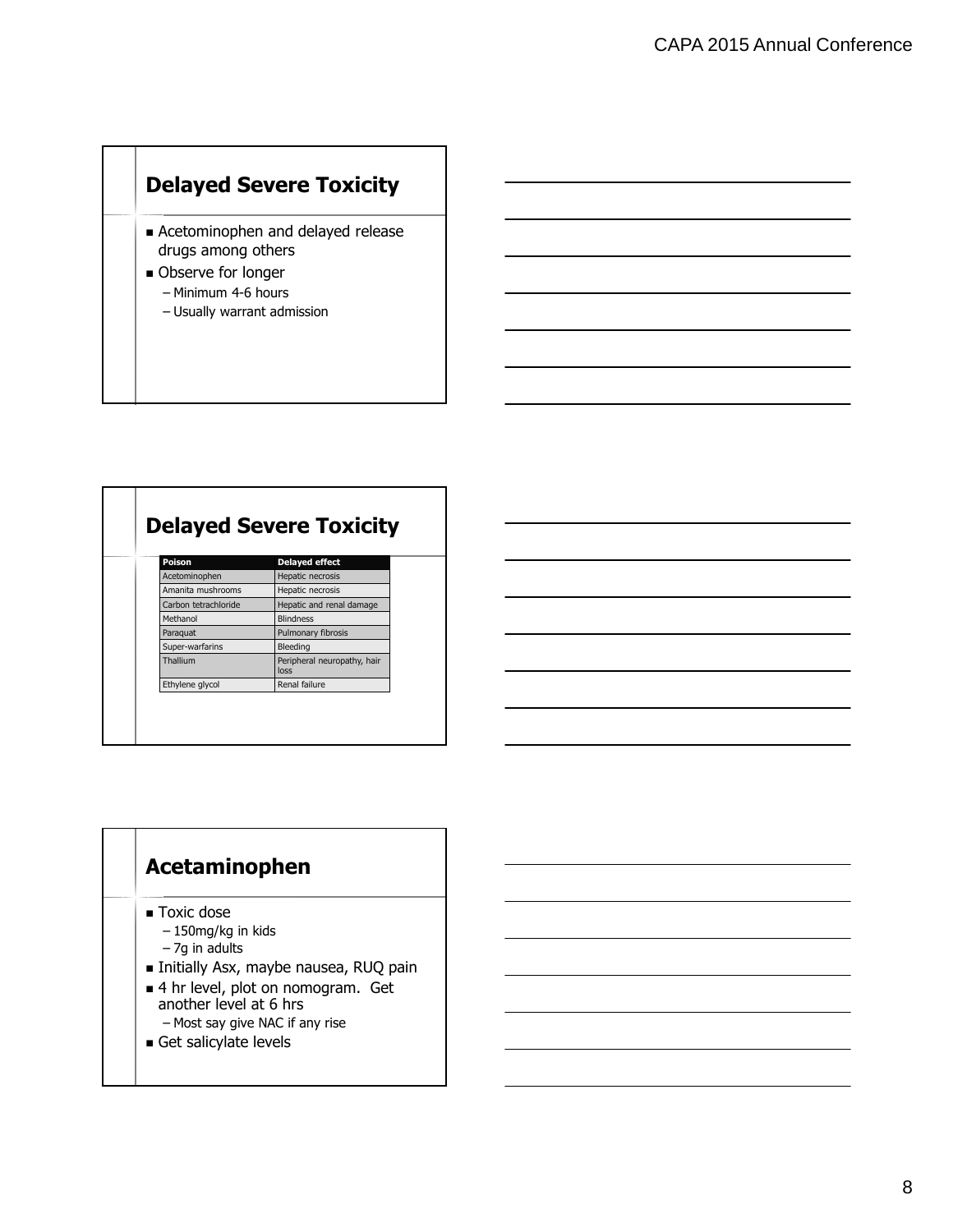## **Amphetamines**

- Sympathomimetics/CNS stimulants
- **Supportive treatment, no antidote**
- Control Sz, temp, BP and arrthymias
- Benzo, propranolol, consider cardiac w/u
- Cooling

## **Anticholinergics** Blind as a bat Hot as hades Red as a beet Dry as a bone ■ Mad as a hatter **Supportive treatment, physostigmine** for major problems

#### **Antidepressants**

- **TCA, SSRI, MAOI**
- Anticholinergic symptoms
- Cardiovascular sx are frequently life threatening
	- QRS widening
	- Profound hypotension
	- AV blocks
	- Ventricular arrhythmias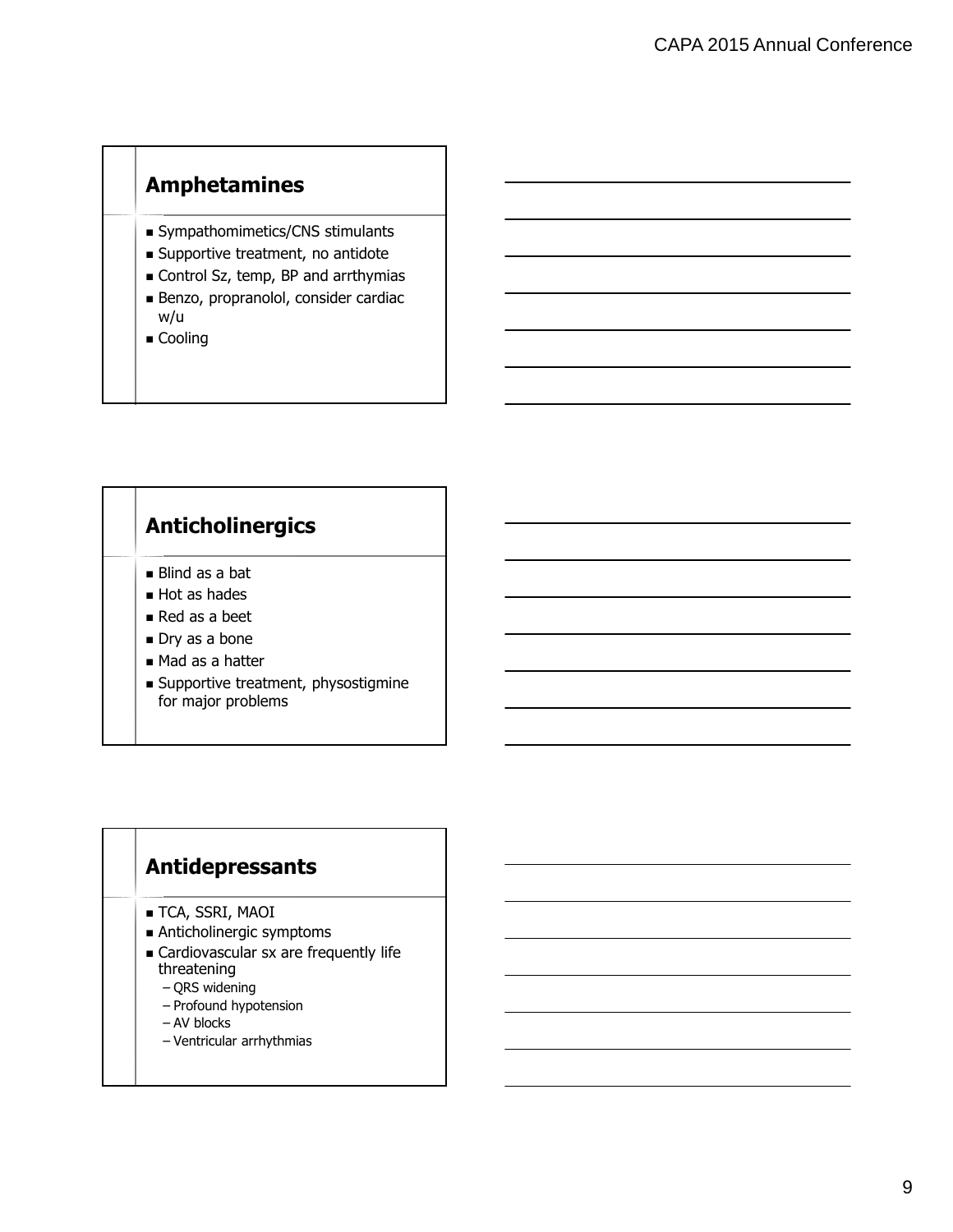## **Beta Blockers**

- Hypotension, bradycardia, bronchoconstriction
- **Fluids, glucagon**
- Pacing may be required

#### **Calcium Channel Blockers**

- Hypotension, bradycardia, CNS depression
- Supportive treatment
- Calcium, glucagon

#### **Carbon Monoxide**

- Binds with great affinity to Hgb
- Severe tissue hypoxia results
- Carboxyhemoglobin levels correlate with severity of symptoms and should guide treatment
- 100% O2 high flow via NRB mask
- Hyperbaric oxygen in severe cases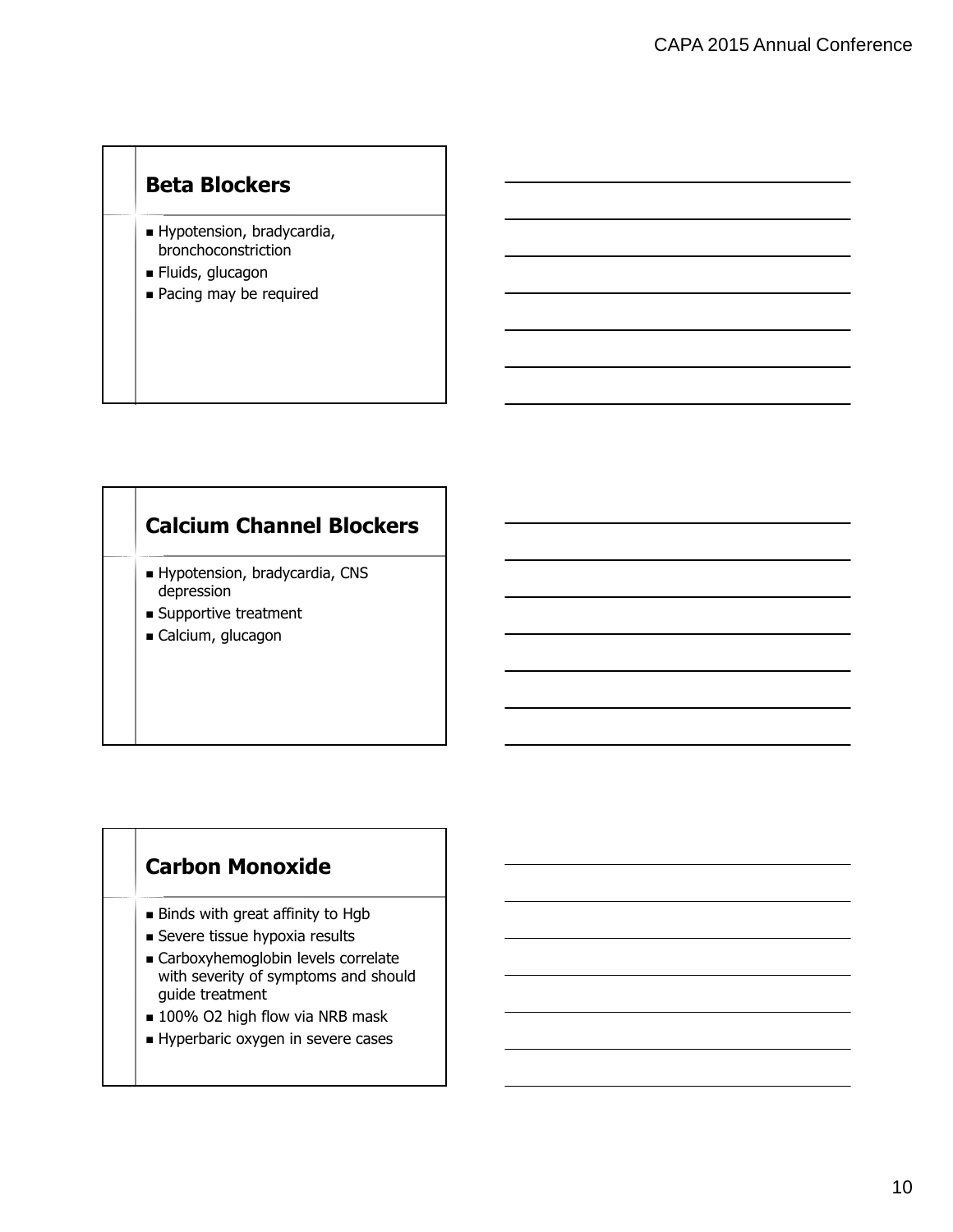## **Cardiac glycosides**

- Rhythm and conduction disruption
- Hyperkalemia, maybe yellow vision
- Dig level, K level indicate severity acutely
	- Cardiac sx may be delayed
	- Admit them all
- **Consider antibodies to Digoxin** (DigiBind)

#### **Caustics**

- Acids coagulate tissue
- Alkalines cause liquifacton
- Dilute with water, milk, or NS
- **Supportive tx**
- **Need endoscopy**

#### **Cocaine/Local anesthetics**

- **Local anesthetics** 
	- Initial CNS excitement and SZ, then CNS depression
- Cocaine
	- Sympathetic hyperactivity with severe hypertension, hyperthermia, ACS, and aortic dissection
- Supportive treatment aimed at symptoms.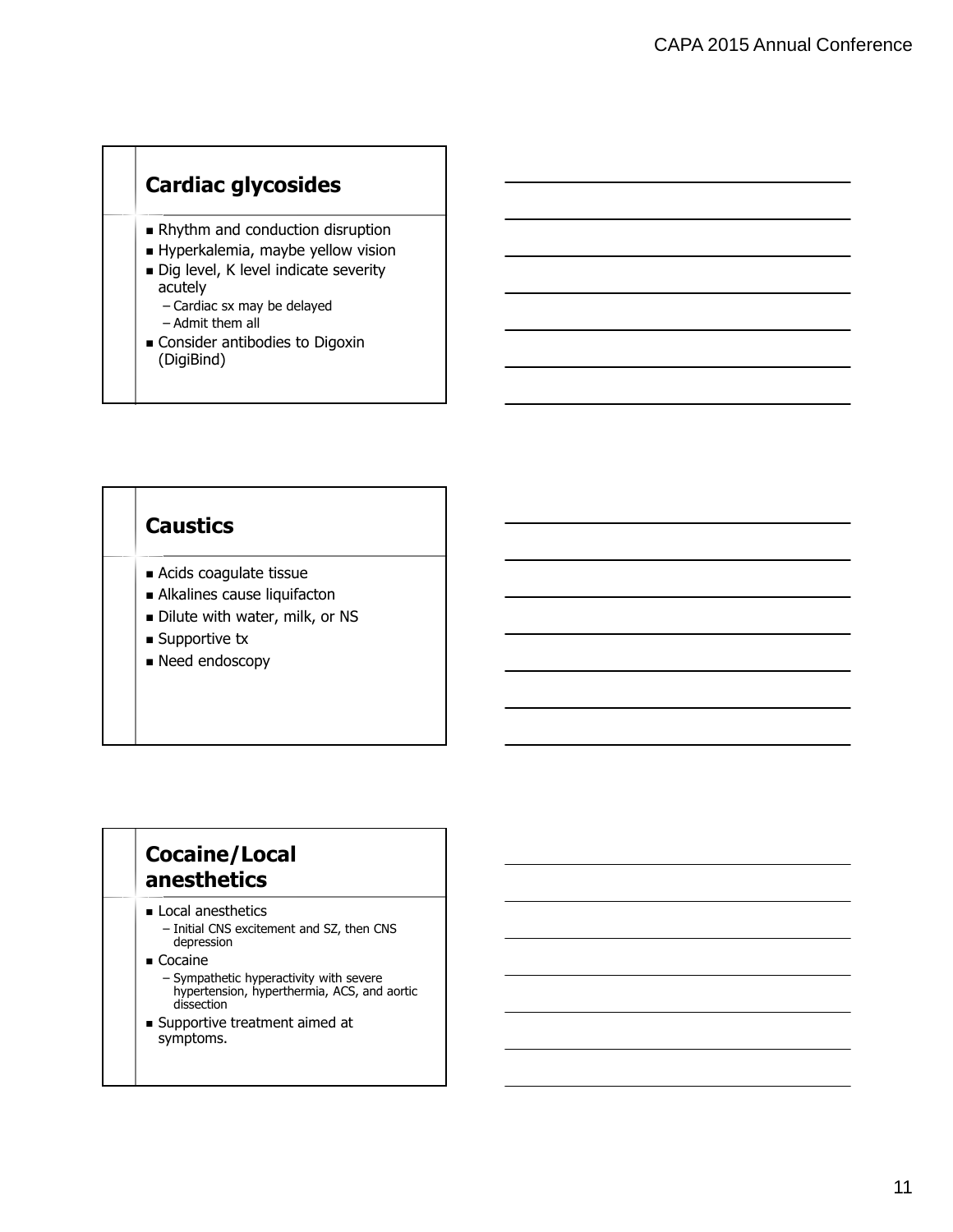## **Cyanide**

- Cellular asphyxiant
- Frequently immediately fatal
- **Hypotension**
- Mild: 02
- Severe
	- Sodium nitrite, amyl nitrite, sodium thiosulfate
- Don't bother with a cyanide level

#### **Methemaglobinemia**

- Occurs when iron changes from ferrous to ferric form in hemoglobin
- Can't bind oxygen or CO2
- **Tissue hypoxia**
- Sx correlate with severity – Cyanosis, dyspnea, CNS depression
- Methylene blue is treatment

## **Ethanol**

- **Ethanol, methanol, ethylene glycol,** isopropanol are all CNS depressants
- Levels of all should be obtained, but poorly correlate to sx
- ETOH- glucose, thiamine
- Methanol/Ethylene glycol- ethanol drip or fomepizole
- $\blacksquare$  Isopropanol supportive, maybe HD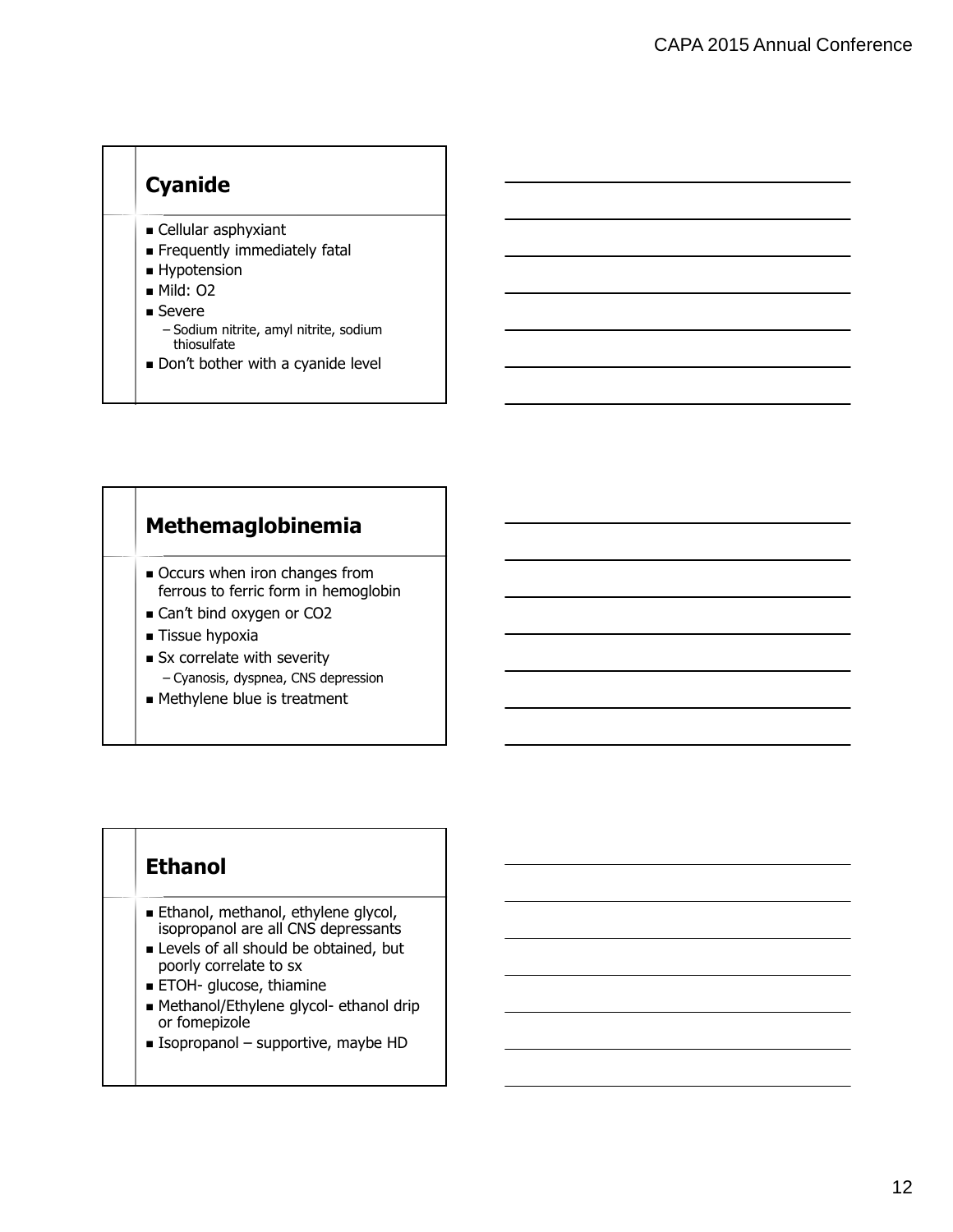## **Hydrocarbons**

- Choking or gagging following ingestion
- Hypoxia
- Delayed (4-6 hrs) physical findings
- Chemical pneumonitis (infiltrates) seen on CXR

## **Inhalants**

- **Hypoxia**
- **Irritation of upper airway and** conjunctiva
	- Be ready to intubate
- Chemical pneumonitis and pulmonary edema

#### **Iron**

- Widely varied symptoms
- **Levels should be obtained and guide** treatment
- **Executed** Chelation therapy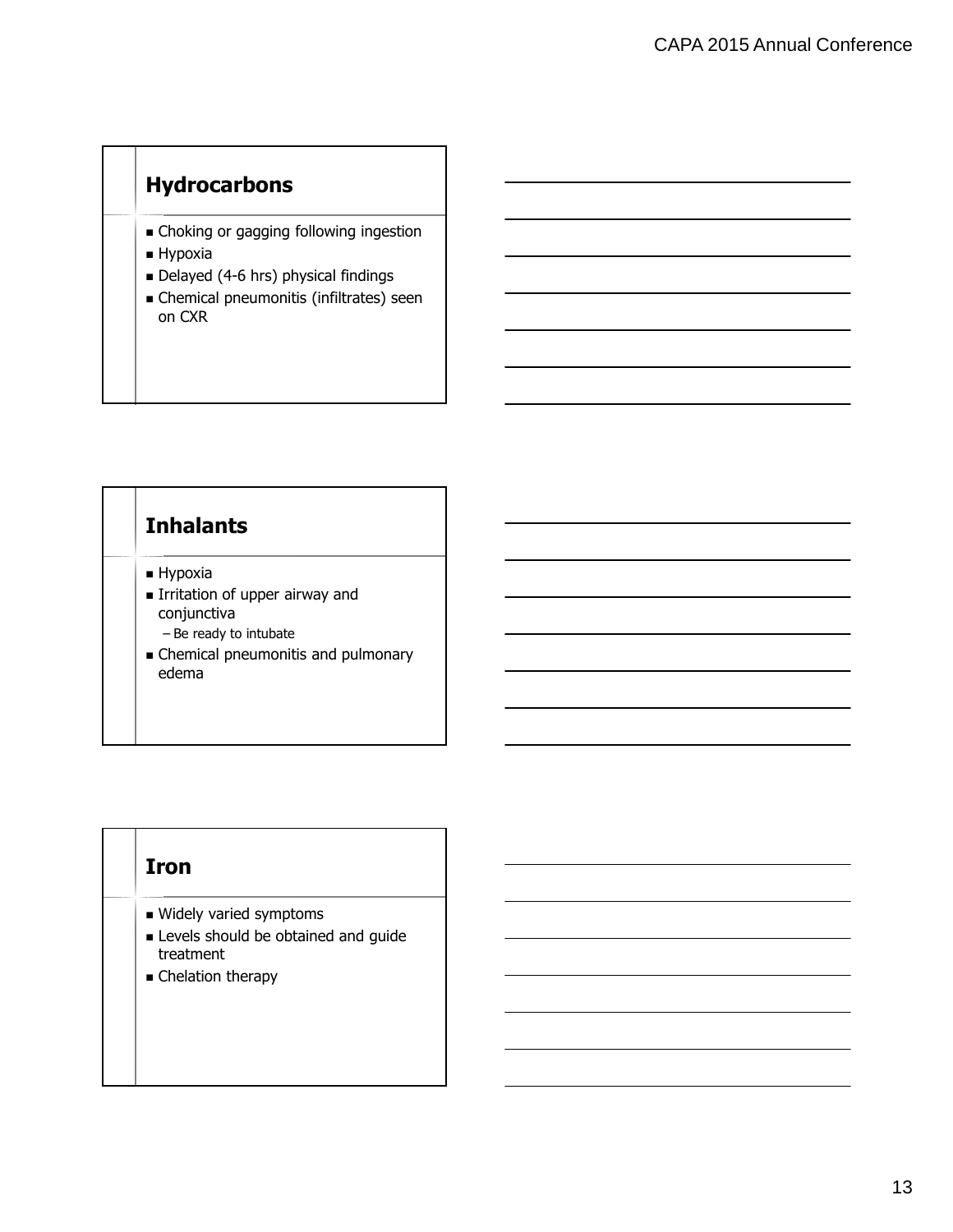## **Isoniazid**

- Sz, metabolic acidosis, coma
- Sz may be refractory to benzos – Try B6 gram for gram
- Toxic dose 80-100mg/kg

#### **Lithium**

- Apathy, lethargy, tremor, slurred speech, ataxia
- **If severe, choreoathetosis, sz, and** coma
- Toxicity usually accidental due to interaction with diuretic therapy and dehydration
- Li levels >2mEq/L usually toxic

#### **Opiates**

- Sedation, hypotension, bradycardia, hypothermia and respiratory depression
- **Response to naloxone confirms**
- $\blacksquare$  Watch due to  $1/2$  life differences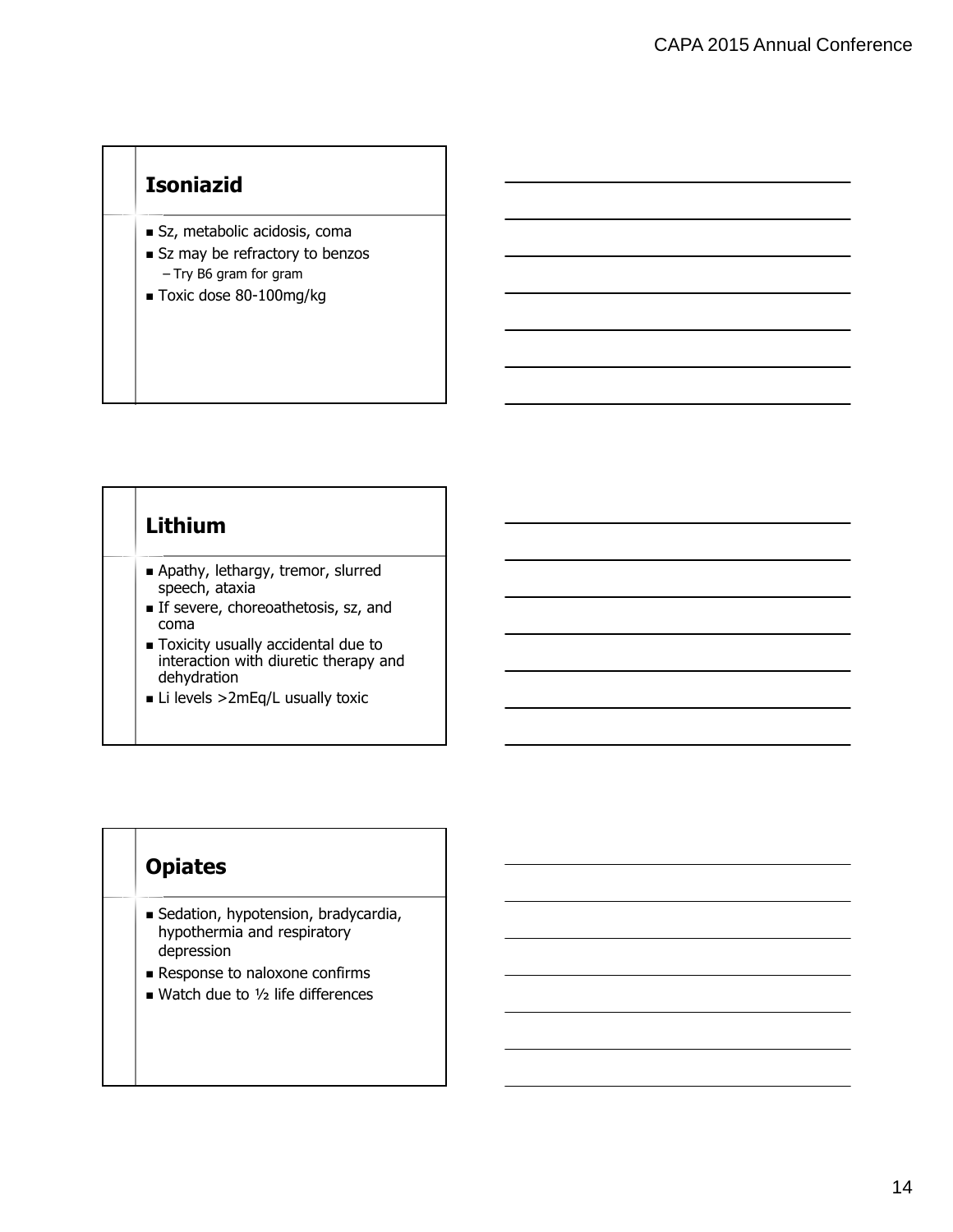## **Cholinesterase inhibitors**

- Salivation/Sz
- **Lacrimation, Miosis**
- **Urination**
- Diarrhea/Dyspnea (Bronchorrhea)
- GI pain/emesis
- **Excitation of muscles/fasciculation**
- Death from respiratory depression
- Atropine, pralidoxime

## **Phencyclidine**

- Vertical, horizontal, and sometimes rotary nystagmus
- Zombies
- Hyperthermia, rhabdomyolysis

#### **Phenothiazines**

- **Extrapyramidal side effects** 
	- Dystonia, orofacial spasm
- Gedation, miosis, hypotension common
- Coma, sz, ventricular arrhythmias may occur in large ingestions
- Cogentin, cardiac monitor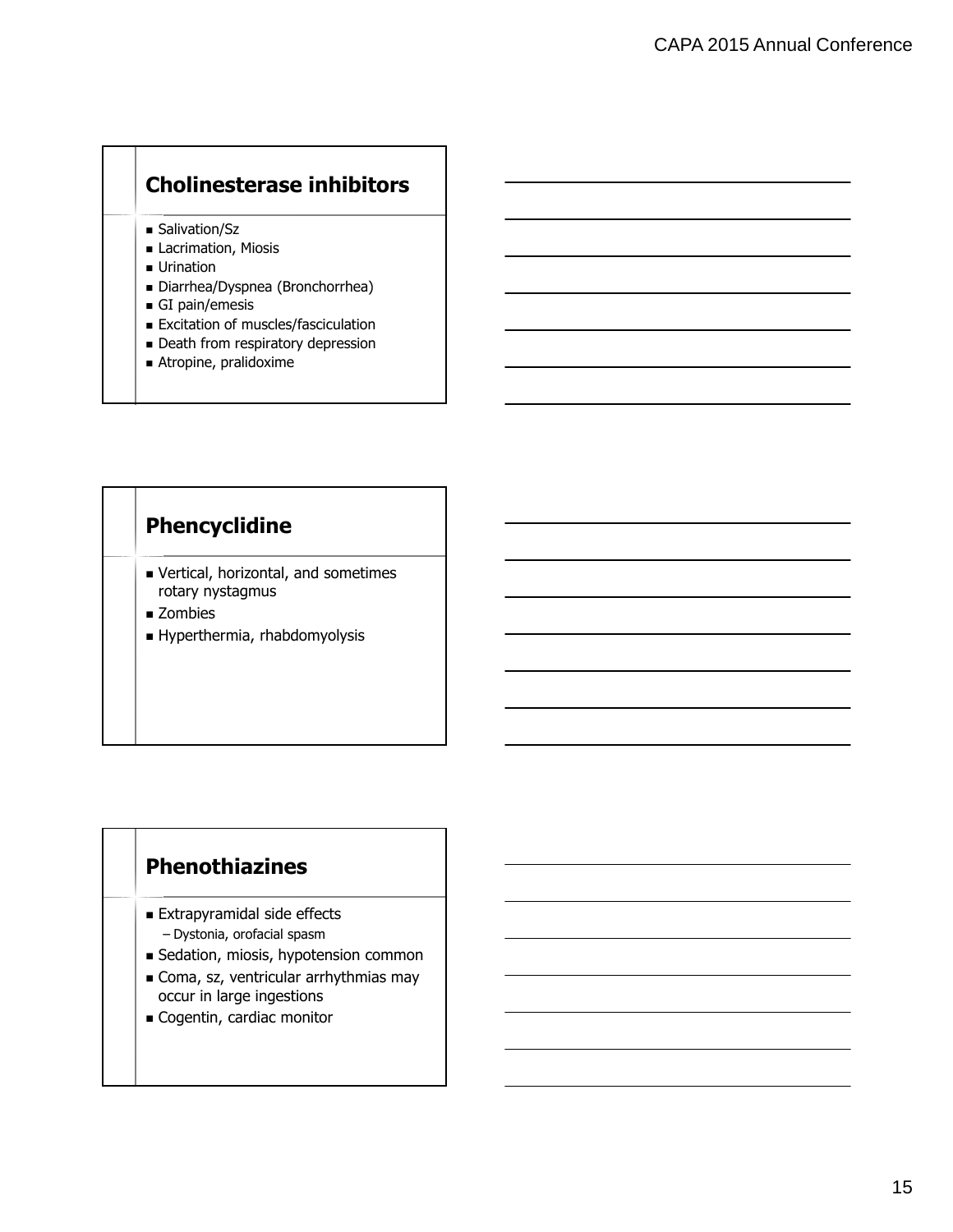### **Poisonous Mushrooms**

- Delayed onset of symptoms
- GI upset at 6-12 hours suggests toxic ingestion of mushrooms

#### **Poisonous Plants**

- **There's a bunch of them.**
- **Essential to identify plant** – Photos very helpful
- Sx depend on plant ingested

### **Salicylates**

- NV and hyperventilation
- **Respiratory alkalosis followed by a** anion gap metabolic acidosis creating mixed picture
- Tinnitus
- Hypoglycemia prominent in children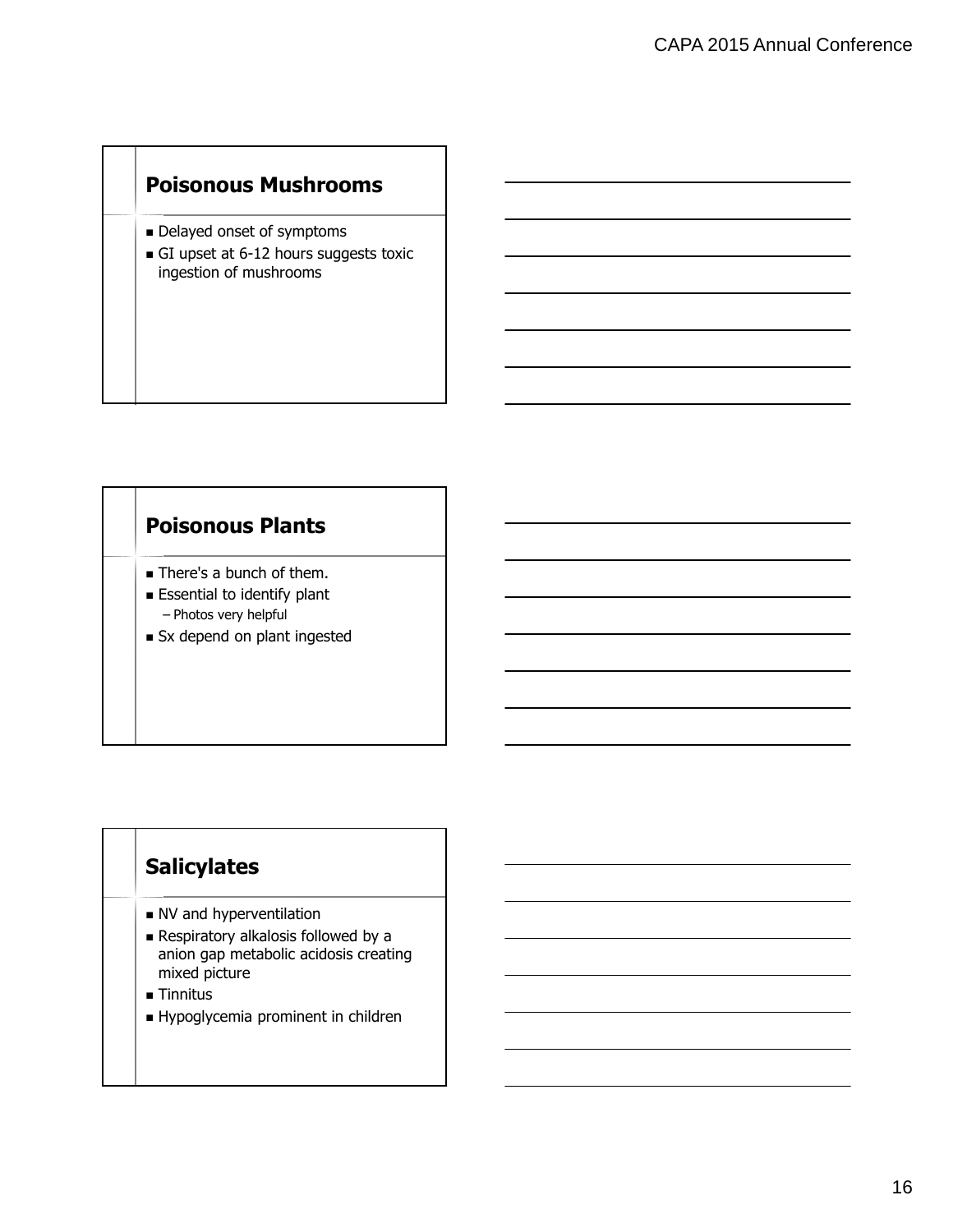## **Sedative hypnotics**

- Nystagmus, atonia, lethargy, somnolence, respiratory depression, hypotension, hypothermia
- GHB one example
- May have aggressive behavior

## **Theophylline**

Mild

- NV, tremor, anxiety, abd cramping ■ Severe
	- Arrthymia, sz
- 10mg/kg toxic dose

#### **Warfarin**

- Single overdose usually tolerated well
- Eccymosis, hematuria, melena, epistaxis, gingival bleeding, hematomas, hematemesis
- **Exercise threatening cardiac tamponade** and ICH may occur.